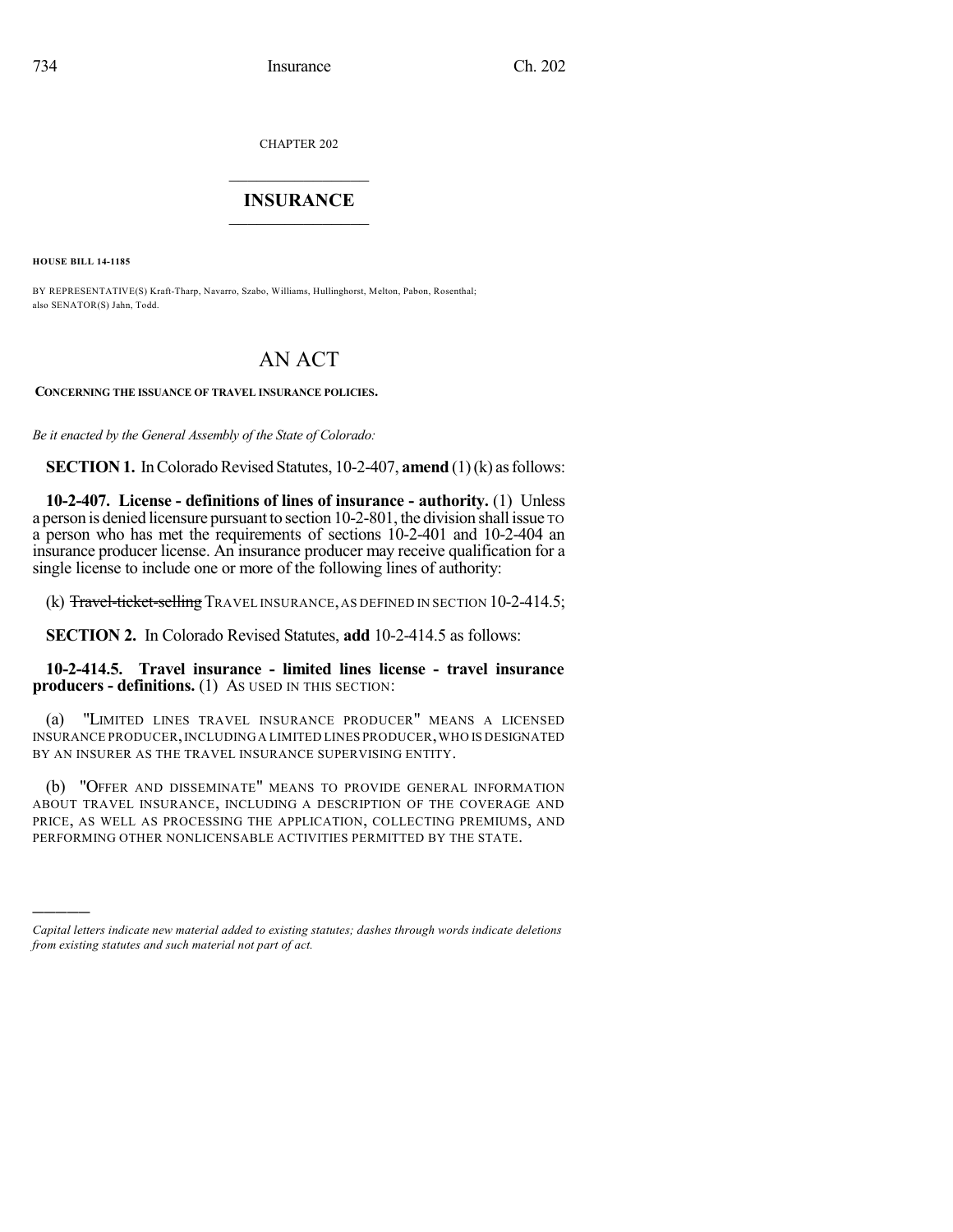### Ch. 202 Insurance 735

(c) "TRAVEL INSURANCE" MEANS INSURANCE COVERAGE FOR PERSONAL RISKS INCIDENT TO PLANNED TRAVEL, INCLUDING: INTERRUPTION OR CANCELLATION OF A TRIP OR EVENT; LOSS OF BAGGAGE OR PERSONAL EFFECTS; DAMAGES TO ACCOMMODATIONS OR RENTAL VEHICLES; OR SICKNESS, ACCIDENT, DISABILITY, OR DEATH OCCURRING DURING TRAVEL. "TRAVEL INSURANCE" DOES NOT INCLUDE MAJOR MEDICAL PLANS THAT PROVIDE COMPREHENSIVE MEDICAL PROTECTION FOR TRAVELERS WITH TRIPS LASTING SIX MONTHS OR LONGER, INCLUDING THOSE WORKING OVERSEAS AS AN EXPATRIATE OR MILITARY PERSONNEL BEINGDEPLOYED.

(d) "TRAVEL RETAILER" MEANS A BUSINESS ENTITY THAT MAKES, ARRANGES, OR OFFERS TRAVEL SERVICES AND MAY OFFER AND DISSEMINATE TRAVEL INSURANCE AS A SERVICE TO ITS CUSTOMERS ON BEHALF OF AND UNDER THE DIRECTION OF A LIMITED LINES TRAVEL INSURANCE PRODUCER. FOR THE PURPOSES OF THIS DEFINITION,THE TERM "BUSINESS ENTITY"MAY INCLUDE ANY INDIVIDUAL WORKING FOR OR ACTING ON BEHALF OF THE TRAVEL RETAILER.

(2) (a) THE COMMISSIONER MAY ISSUE A LIMITED LINES TRAVEL INSURANCE PRODUCER LICENSE TO AN INDIVIDUAL OR BUSINESS ENTITY THAT AUTHORIZES THE LIMITED LINES TRAVEL INSURANCE PRODUCER TO SELL, SOLICIT, OR NEGOTIATE TRAVEL INSURANCE THROUGH A LICENSED INSURER IN A FORM AND MANNER PRESCRIBED BY THE COMMISSIONER.

(b) ATRAVEL RETAILER MAY OFFER AND DISSEMINATE TRAVEL INSURANCE AS A SERVICE TO ITS CUSTOMERS, ON BEHALF OF AND UNDER THE DIRECTION OF A BUSINESS ENTITY THAT HOLDS A LIMITED LINES TRAVEL INSURANCE PRODUCER LICENSE. IN DOING SO, THE TRAVEL RETAILER MUST PROVIDE TO PROSPECTIVE PURCHASERS OF TRAVEL INSURANCE:

(I) ADESCRIPTION OF THE MATERIAL TERMS OR THE ACTUAL MATERIAL TERMS OF THE INSURANCE COVERAGE;

(II) A DESCRIPTION OF THE PROCESS FOR FILING A CLAIM;

(III) ADESCRIPTION OF THE REVIEW OR CANCELLATION PROCESS FOR THE TRAVEL INSURANCE POLICY; AND

(IV) THE IDENTITY AND CONTACT INFORMATION OF THE INSURER AND LIMITED LINES PRODUCER.

(c) AT THE TIME OF LICENSURE, THE LIMITED LINES TRAVEL INSURANCE PRODUCER SHALL ESTABLISH AND MAINTAIN A REGISTER OF EACH TRAVELRETAILER THAT OFFERS TRAVEL INSURANCE ON THE LIMITED LINES PRODUCER'S BEHALF ON A FORM PRESCRIBED BY THE COMMISSIONER. THE LIMITED LINES TRAVEL INSURANCE PRODUCER MUST MAINTAIN AND UPDATE THE REGISTER ANNUALLY AND INCLUDE: THE NAME, ADDRESS, AND CONTACT INFORMATION OF EACH TRAVEL RETAILER;THE NAME, ADDRESS, AND CONTACT INFORMATION OF AN OFFICER OR PERSON WHO DIRECTS OR CONTROLS THE TRAVEL RETAILER'S OPERATIONS; AND THE TRAVEL RETAILER'S FEDERAL TAX IDENTIFICATION NUMBER. THE LIMITED LINES TRAVEL INSURANCE PRODUCER MUST SUBMIT THE REGISTER TO THE COMMISSIONER UPON REQUEST. THE LIMITED LINES TRAVEL INSURANCE PRODUCER MUST ALSO CERTIFY THAT THE TRAVEL RETAILER REGISTERED IS NOT IN VIOLATION OF 18 U.S.C. SEC.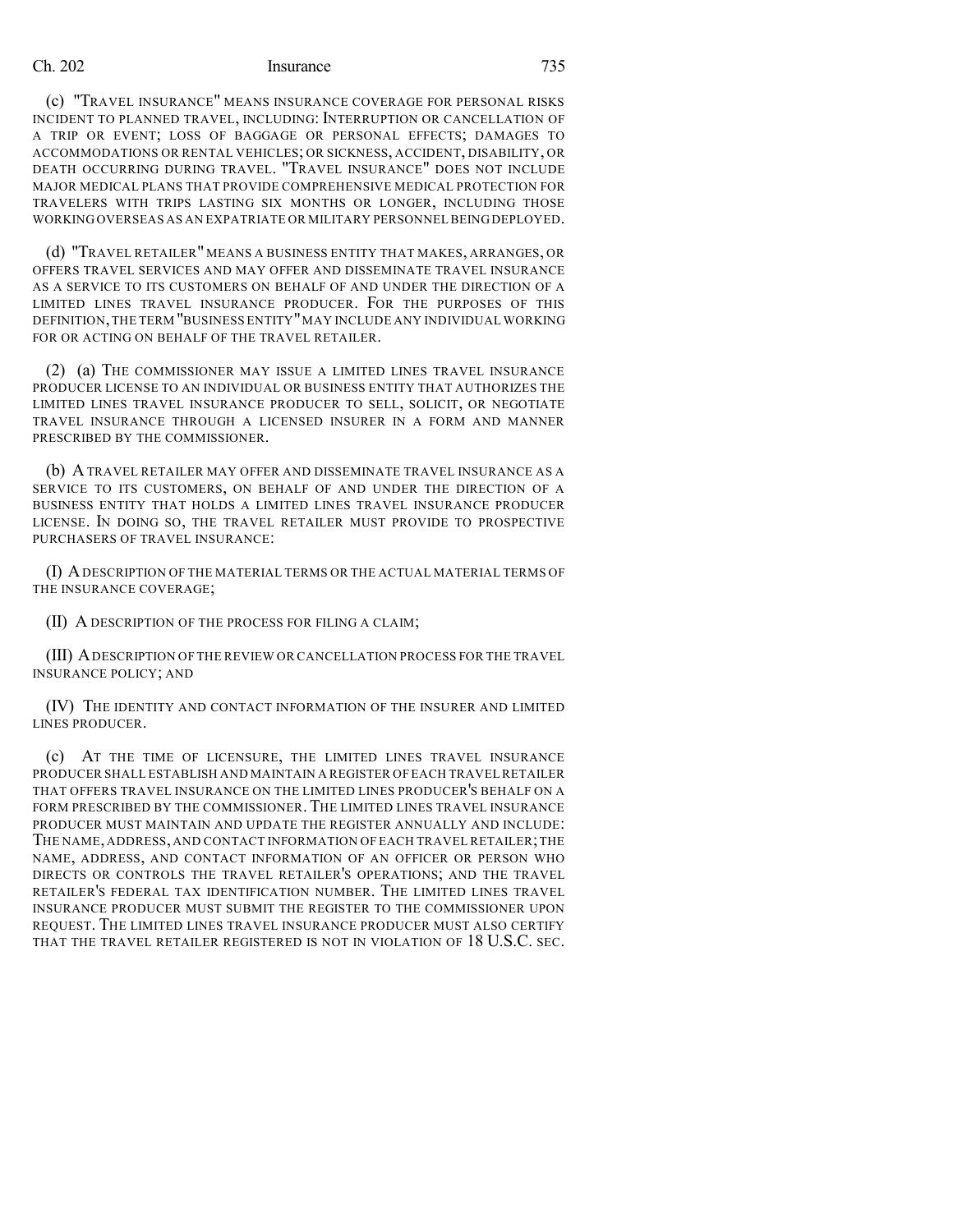1033.

(d) THE LIMITED LINES TRAVEL INSURANCE PRODUCER MUST DESIGNATE ONE OF ITS EMPLOYEES WHO IS A LICENSED INDIVIDUAL PRODUCER AS THE PERSON RESPONSIBLE FOR THE LIMITED LINES TRAVEL INSURANCE PRODUCER'S COMPLIANCE WITH THE TRAVEL INSURANCE LAWS AND RULES OF THE STATE.

(e) THE LIMITED LINES TRAVEL INSURANCE PRODUCER SHALL REQUIRE EACH EMPLOYEE AND AUTHORIZED REPRESENTATIVE OF THE TRAVEL RETAILER WHOSE DUTIES INCLUDE OFFERING AND DISSEMINATING TRAVEL INSURANCE TO RECEIVE A PROGRAM OF INSTRUCTION OR TRAINING,WHICH MAY BE SUBJECT TO REVIEW BY THE COMMISSIONER. THE TRAINING MATERIAL MUST INCLUDE, AT MINIMUM, INSTRUCTIONS ON THE TYPES OF INSURANCE OFFERED, ETHICAL SALES PRACTICES, AND REQUIRED DISCLOSURES TO PROSPECTIVE CUSTOMERS.

(3) A LIMITED LINES TRAVEL INSURANCE PRODUCER AND THOSE REGISTERED UNDER ITS LICENSE ARE EXEMPT FROM THE PRELICENSURE EDUCATIONAL REQUIREMENTS IN SECTION 10-2-201, CONTINUING EDUCATION REQUIREMENTS IN SECTION 10-2-301,AND EXAMINATION AND CONTINUINGEDUCATION REQUIREMENTS IN SECTION 10-2-403.

(4) ANY TRAVEL RETAILER OFFERING OR DISSEMINATING TRAVEL INSURANCE SHALL MAKE BROCHURES OR OTHER WRITTEN MATERIALS AVAILABLE TO PROSPECTIVE PURCHASERS THAT:

(a) PROVIDE THE IDENTITY AND CONTACT INFORMATION OF THE INSURER AND THE LIMITED LINES TRAVEL INSURANCE PRODUCER;

(b) EXPLAIN THAT THE PURCHASE OF TRAVEL INSURANCE IS NOT REQUIRED IN ORDER TO PURCHASE ANY OTHER PRODUCT OR SERVICE FROM THE TRAVEL RETAILER; AND

(c) EXPLAIN THAT AN UNLICENSED TRAVEL RETAILER IS PERMITTED TO PROVIDE GENERAL INFORMATION ABOUT THE INSURANCE OFFERED BY THE TRAVEL RETAILER, INCLUDING A DESCRIPTION OF THE COVERAGE AND PRICE, BUT IS NOT QUALIFIED OR AUTHORIZED TO ANSWER TECHNICAL QUESTIONS ABOUT THE TERMS AND CONDITIONS OF THE INSURANCE OFFERED BY THE TRAVEL RETAILER OR TO EVALUATE THE ADEQUACY OF THE CUSTOMER'S EXISTING INSURANCE COVERAGE.

(5) A TRAVEL RETAILER'S EMPLOYEE OR AUTHORIZED REPRESENTATIVE WHO IS NOT LICENSED AS AN INSURANCE PRODUCER MAY NOT:

(a) EVALUATE OR INTERPRET THE TECHNICAL TERMS, BENEFITS, OR CONDITIONS OF THE OFFERED TRAVEL INSURANCE COVERAGE;

(b) EVALUATE OR PROVIDE ADVICE CONCERNING A PROSPECTIVE PURCHASER'S EXISTING INSURANCE COVERAGE; OR

(c) HOLD HIMSELF OR HERSELF OUT AS A LICENSED INSURER, LICENSED PRODUCER, OR INSURANCE EXPERT.